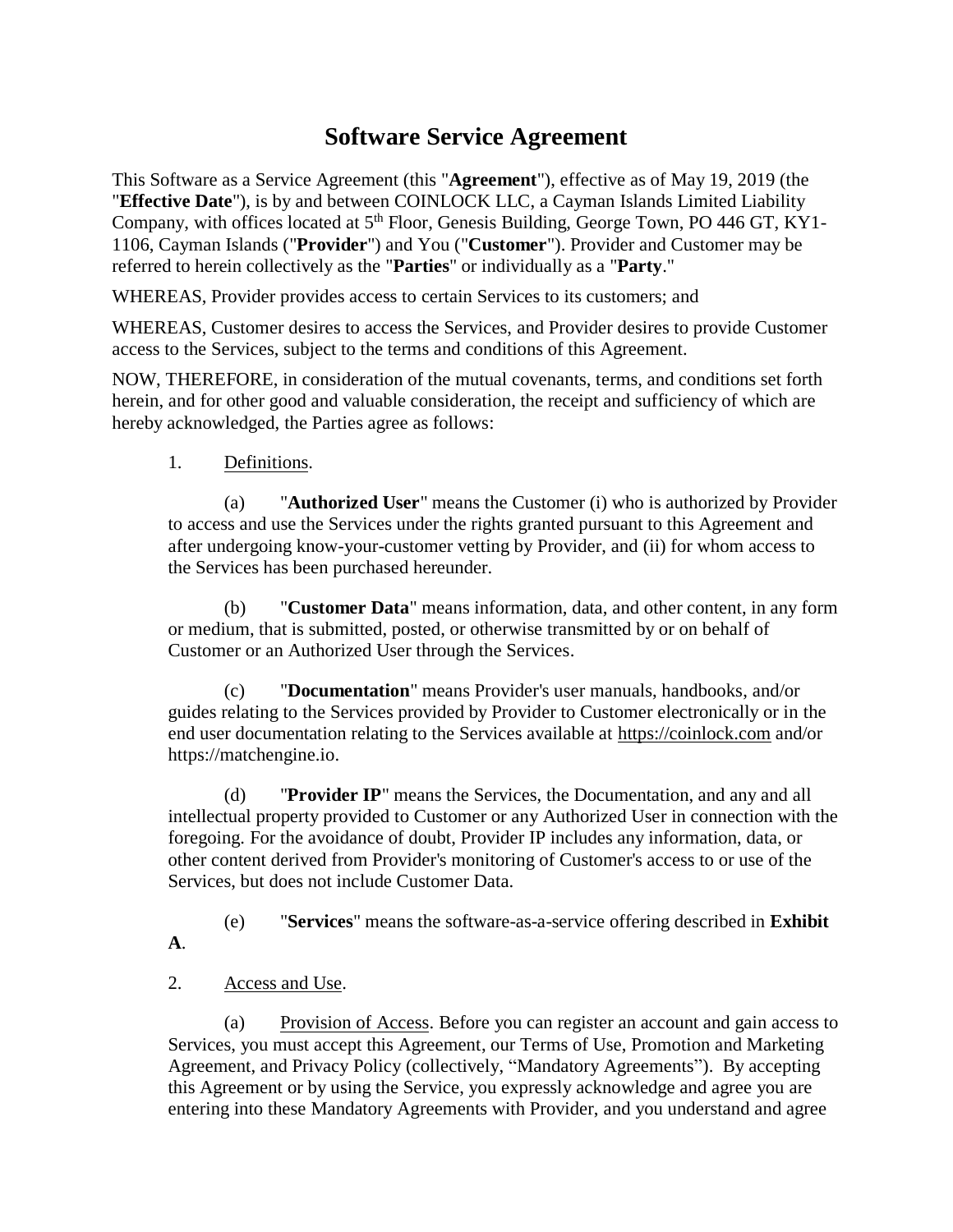to comply with and be legally bound by these Mandatory Agreements. Subject to and conditioned on Customer's compliance with all other terms and conditions of this Agreement, including passing know-your-customer checks, Provider hereby grants Customer a non-exclusive, non-transferable (except in compliance with Section  $12(g)$ ) right to access and use the Services during the Term, solely for use by Authorized Users in accordance with the terms and conditions herein. Such use is limited to Customer's own internal use. Provider shall provide to Customer the necessary passwords and network links or connections to allow Customer to access the Services.

(b) Documentation License. Subject to the terms and conditions contained in this Agreement, Provider hereby grants to Customer a non-exclusive, non-sublicenseable, non-transferable (except in compliance with Section  $12(g)$ ) license to use the Documentation during the Term solely for Customer's internal business purposes in connection with its use of the Services.

<span id="page-1-0"></span>(c) Use Restrictions. Customer shall not use the Services for any purposes beyond the scope of the access granted in this Agreement. Customer shall not at any time, directly or indirectly, and shall not permit any person or entity to: (i) copy, modify, or create derivative works of the Services or Documentation, in whole or in part; (ii) rent, lease, lend, sell, license, sublicense, assign, distribute, publish, transfer, or otherwise make available the Services or Documentation; (iii) reverse engineer, disassemble, decompile, decode, adapt, or otherwise attempt to derive or gain access to any software component of the Services, in whole or in part; (iv) remove any proprietary notices from the Services or Documentation; or (v) use the Services or Documentation in any manner or for any purpose that infringes, misappropriates, or otherwise violates any intellectual property right or other right of any person, or that violates any applicable law.

(d) Reservation of Rights. Provider reserves all rights not expressly granted to Customer in this Agreement. Except for the limited rights and licenses expressly granted under this Agreement, nothing in this Agreement grants, by implication, waiver, estoppel, or otherwise, to Customer or any third party any intellectual property rights or other right, title, or interest in or to the Provider IP.

(e) Suspension. Notwithstanding anything to the contrary in this Agreement, Provider may temporarily suspend Customer's and any Authorized End User's access to any portion or all of the Services if: (i) Provider reasonably determines that (A) there is a threat or attack on any of the Provider IP; (B) Customer's or any Authorized End User's use of the Provider IP disrupts or poses a security risk to the Provider IP or to any other customer or vendor of Provider; (C) Customer, or any Authorized End User, is using the Provider IP for fraudulent or illegal activities; (D) subject to applicable law, Customer has ceased to continue its business in the ordinary course, made an assignment for the benefit of creditors or similar disposition of its assets, or become the subject of any bankruptcy, reorganization, liquidation, dissolution, or similar proceeding; or (E) Provider's provision of the Services to Customer or any Authorized End User is prohibited by applicable law; (ii) any vendor of Provider has suspended or terminated Provider's access to or use of any third-party services or products required to enable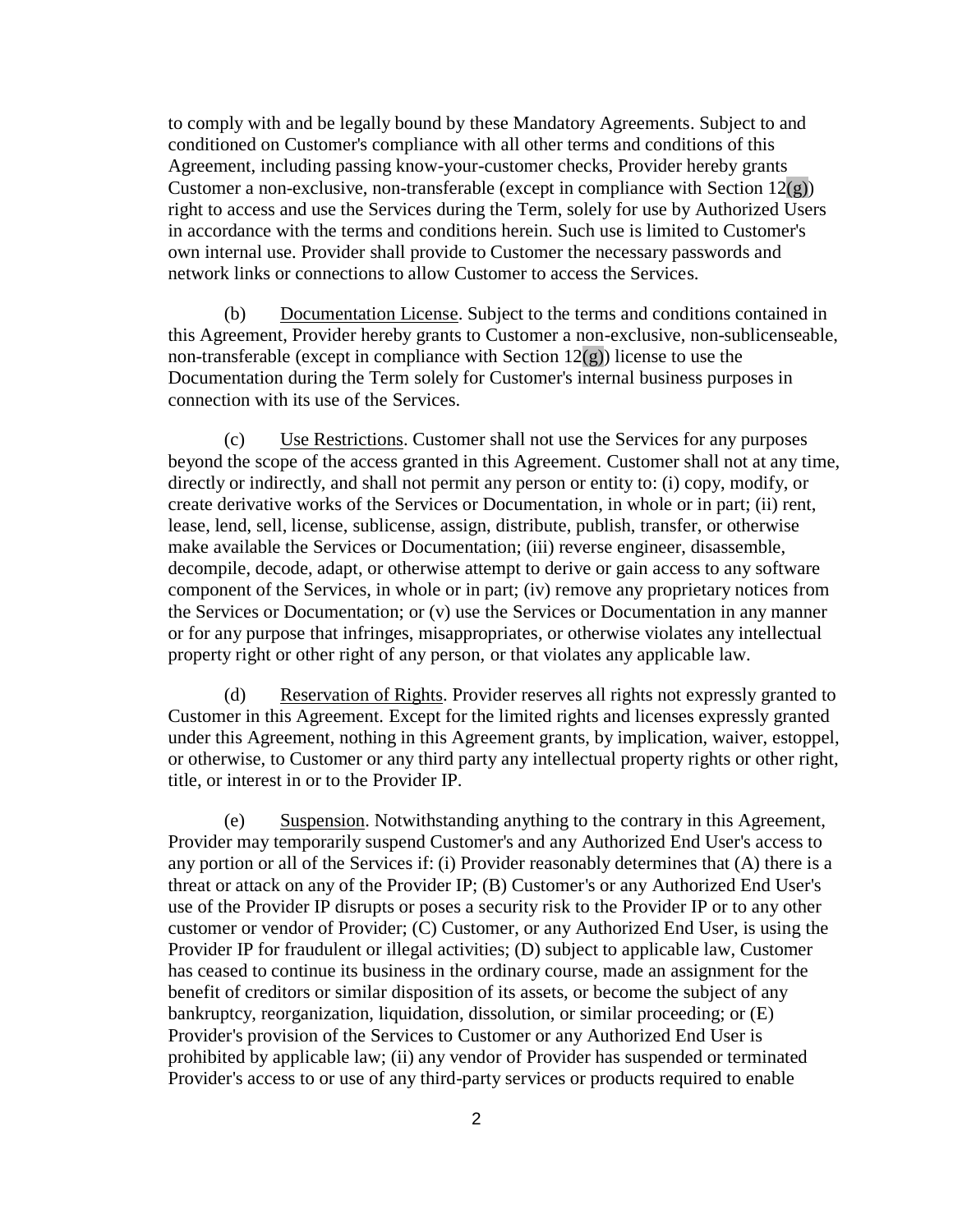Customer to access the Services; or (iii) in accordance with Section  $5(a)(iii)$  $5(a)(iii)$  (any such suspension described in subclause (i), (ii), or (iii), a "**Service Suspension**"). Provider shall use commercially reasonable efforts to provide written notice of any Service Suspension to Customer and to provide updates regarding resumption of access to the Services following any Service Suspension. Provider shall use commercially reasonable efforts to resume providing access to the Services as soon as reasonably possible after the event giving rise to the Service Suspension is cured. Provider will have no liability for any damage, liabilities, losses (including any loss of data or profits), or any other consequences that Customer or any Authorized User may incur as a result of a Service Suspension.

(f) Aggregated Statistics. Notwithstanding anything to the contrary in this Agreement, Provider may monitor Customer's use of the Services and collect and compile Aggregated Statistics. As between Provider and Customer, all right, title, and interest in Aggregated Statistics, and all intellectual property rights therein, belong to and are retained solely by Provider. Customer acknowledges that Provider may compile Aggregated Statistics based on Customer Data input into the Services. Customer agrees that Provider may (i) make Aggregated Statistics publicly available in compliance with applicable law, and (ii) use Aggregated Statistics to the extent and in the manner permitted under applicable law.

(g) Access to Coinlock Web Wallet. In certain situations your ability to access, conduct cryptocurrency transactions, or start trades using cryptocurrency held in your Coinlock web wallet may be limited. This limitation may be applied specifically to your account in order to safeguard cryptocurrency stored in your wallet when we: suspect a third party has gained unauthorized access to your account; if we suspect you of engaging in or being involved in fraudulent or illegal activity; or if we are provided with valid legal request from an authority. This limitation may be applied generally to all users or a subset of our users during service outages or maintenance outages of the website; during cryptocurrency hardforks or other situations where we believe there is a high risk to your cryptocurrency balance. In the event that we limit access to your wallet we aim to remove the limitation as soon as possible once the reasons for the suspension or termination no longer exist. We will normally give you a notice of any limitation of access to your wallet but we may, if it is reasonable to do so (for example we consider it advisable for security reasons), limit access to your wallet without prior notice. You acknowledge that our decision to limit access to your wallet may be based on confidential criteria that are essential to our risk management and security protocols and that we are under no obligation to disclose the details of our risk management and security procedures to you.

(h) Allowed Jurisdictions. To use services provided by Coinlock you may need to fulfil certain legal obligations in your country and/or state of residence. By accepting these terms and service you confirm that you have reviewed your local laws and regulations and that you are aware of, and fulfill, any and all such obligations. The Services are controlled and offered by Provider from the Cayman Islands. Provider makes no representations that the Services are appropriate or available for use in other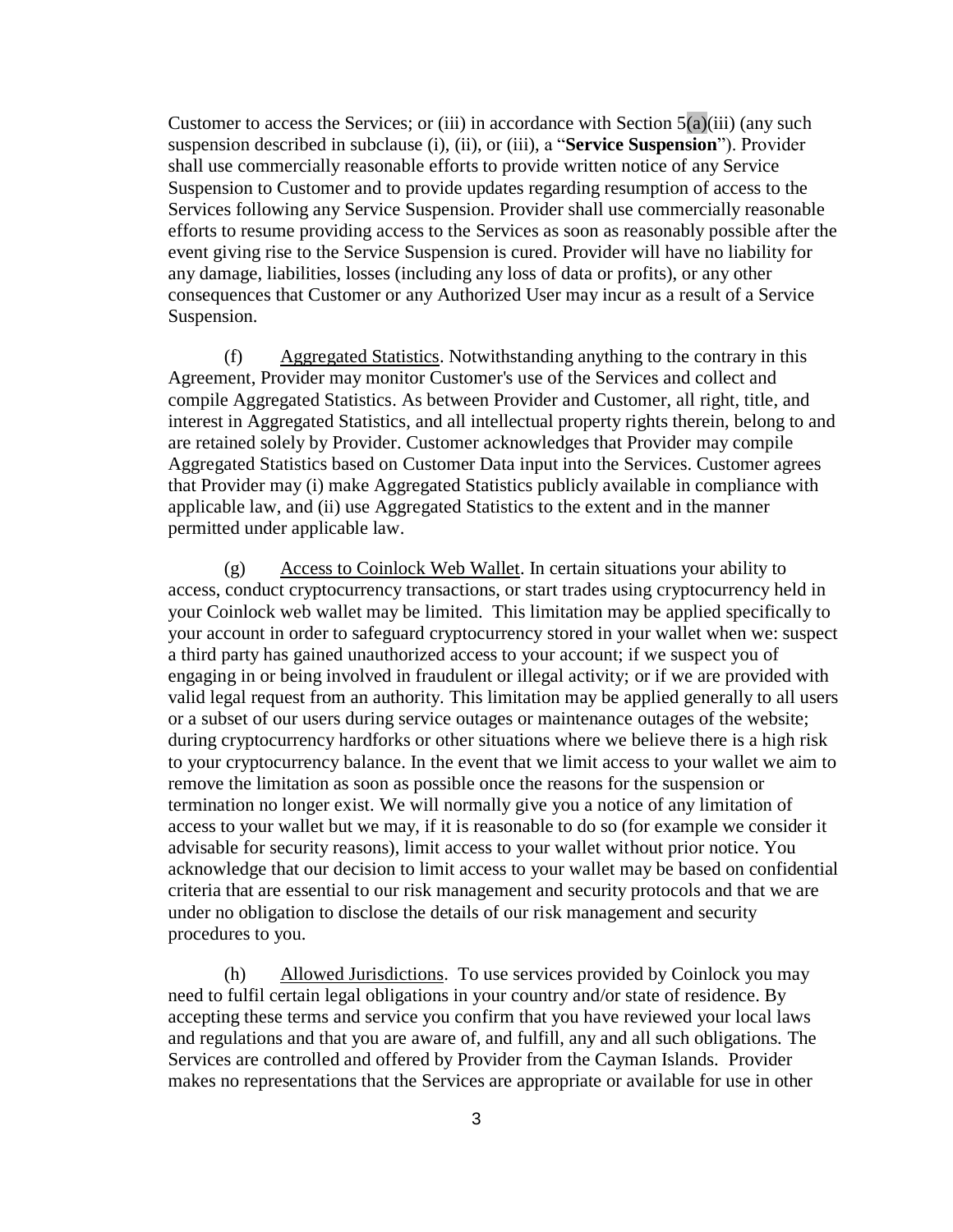countries. Coinlock does not offer the use of its Services in certain jurisdictions, and in other jurisdictions only offers limited use of its Services. By accepting this Agreement you confirm that you are not a resident or governed by the laws and regulations of the Federal Republic of Germany, the Balkans, Belarus, Burma, Cote D'Ivoire, Cuba, Democratic Republic of Congo, Iran, Iraq, Liberia, North Korea, Sudan, Syria, Zimbabwe, China, Bolivia, Columbia, or Ecuador.

# 3. Customer Responsibilities.

(a) General. Customer is responsible and liable for all uses of the Services and Documentation resulting from access provided by Customer, directly or indirectly, whether such access or use is permitted by or in violation of this Agreement. Without limiting the generality of the foregoing, Customer is responsible for all acts and omissions of unauthorized users, and any act or omission by an unauthorized user that would constitute a breach of this Agreement if taken by Customer will be deemed a breach of this Agreement by Customer. Customer shall use reasonable efforts to make all unauthorized users aware of this Agreement's provisions as applicable to such unauthorized user's use of the Services, and shall cause unauthorized users to comply with such provisions and cease using the Services.

(b) Third-Party Products. Provider may from time to time make Third-Party Products available to Customer. For purposes of this Agreement, such Third-Party Products are subject to their own terms and conditions. If Customer does not agree to abide by the applicable terms for any such Third-Party Products, then Customer should not install or use such Third-Party Products.

### 4. Service Levels and Support.

(a) Service Levels. Subject to the terms and conditions of this Agreement, Provider shall use commercially reasonable efforts to make the Services available to Customer.

(b) Support. This Agreement does not entitle Customer to any support for the Services.

### 5. Fees and Payment.

<span id="page-3-0"></span>(a) Fees. Customer shall pay Provider the fees ("**Fees**") without offset or deduction. Customer shall make all payments hereunder in Lock Coins immediately at the time they are incurred. Customer grants Provider the right to deduct fees from any balances Customer has stored with Provider in their accounts, whether in Lock Coin or Bitcoin. If Customer fails to make any payment when due, without limiting Provider's other rights and remedies: (i) Provider may charge interest on the past due amount at the rate of 1.5% per month calculated daily and compounded monthly or, if lower, the highest rate permitted under applicable law; (ii) Customer shall reimburse Provider for all costs incurred by Provider in collecting any late payments or interest, including attorneys' fees, court costs, and collection agency fees; and (iii) if such failure continues for fifteen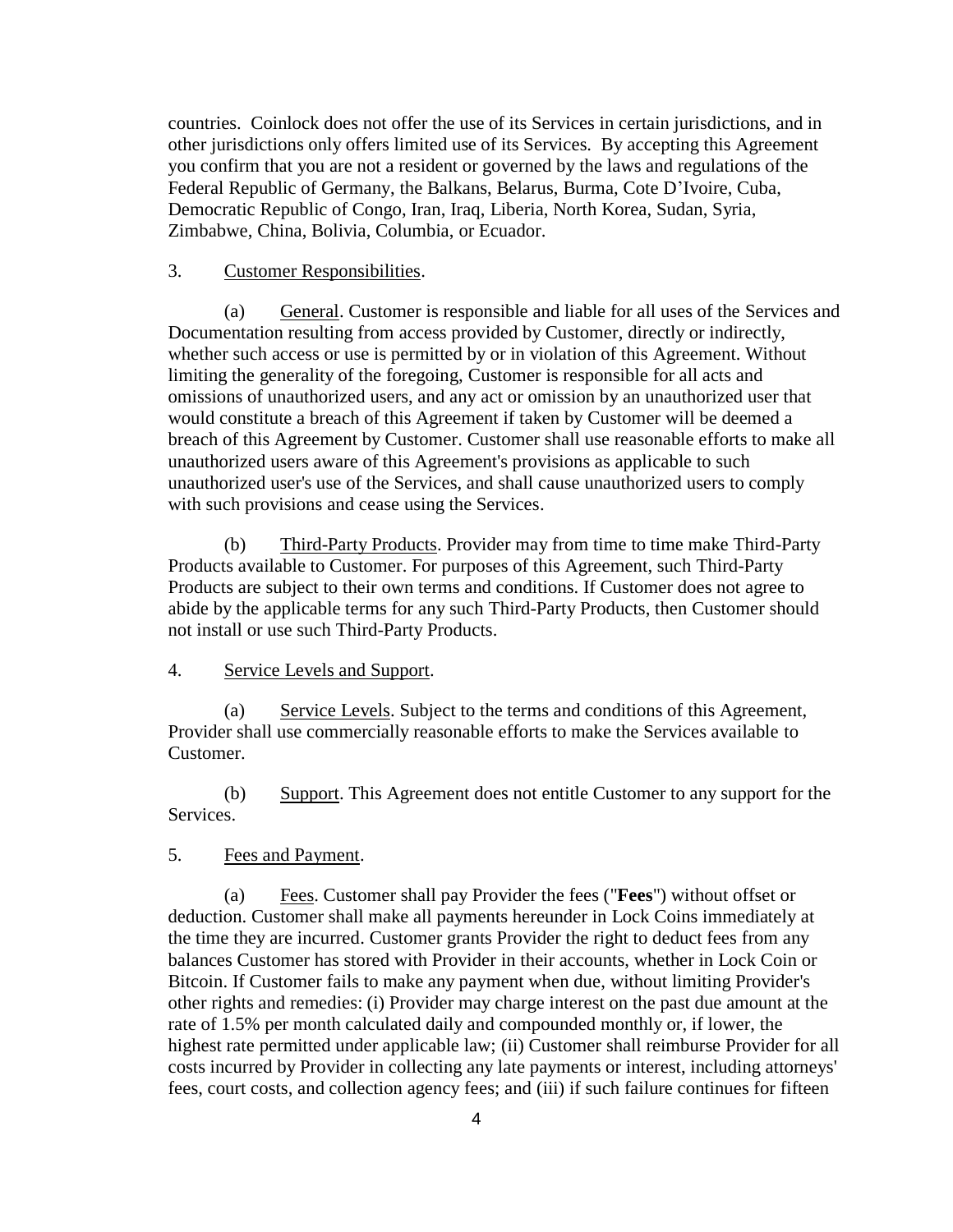(15) days or more, Provider may suspend Customer's access to any portion or all of the Services until such amounts are paid in full.

(b) Taxes. All Fees and other amounts payable by Customer under this Agreement are exclusive of taxes and similar assessments. Customer is responsible for all sales, use, and excise taxes, and any other similar taxes, duties, and charges of any kind imposed by any federal, state, or local governmental or regulatory authority on any amounts payable by Customer hereunder, other than any taxes imposed on Provider's income.

(c) Auditing Rights and Required Records. Customer agrees to maintain complete and accurate records in accordance with generally accepted accounting principles during the Term and for a period of two (2) years after the termination or expiration of this Agreement with respect to matters necessary for accurately determining amounts due hereunder. Provider may, at its own expense, on reasonable prior notice, periodically inspect and audit Customer's records with respect to matters covered by this Agreement, provided that if such inspection and audit reveals that Customer has underpaid Provider with respect to any amounts due and payable during the Term, Customer shall promptly pay the amounts necessary to rectify such underpayment, together with interest in accordance with Section  $5(a)$ . Customer shall pay for the costs of the audit if the audit determines that Customer's underpayment equals or exceeds ten percent (10%) for any quarter. Such inspection and auditing rights will extend throughout the Term of this Agreement and for a period of two (2) years after the termination or expiration of this Agreement.

(d) Specific Fees. Customer agrees to pay a set fee of five percent (5%) on gains attained from leverage positions. Customers who swap their positions with other customers agree to pay a set fee of .1 percent (.1%) the value of their position. Customers who utilize the automatic financial trading and portfolio and asset management services of Provider agree to pay a standard two percent (2%) management fee and twenty percent (20%) of profits. All such fees must be paid to Provider in Lock Coins. If a purchase order of Lock Coins is obtained from Provider utilizing marketers and/or influencers on behalf of Customer which require a fee for their services, Customer agrees to pay its share of the marketing fee applicable to their sale of Lock Coins, payable in Bitcoin.

<span id="page-4-0"></span>6. Confidential Information. From time to time during the Term, either Party may disclose or make available to the other Party information about its business affairs, products, confidential intellectual property, trade secrets, third-party confidential information, and other sensitive or proprietary information, whether orally or in written, electronic, or other form or media/in written or electronic form or media, and whether or not marked, designated or otherwise identified as "confidential" (collectively, "**Confidential Information**"). Confidential Information does not include information that, at the time of disclosure is: (a) in the public domain; (b) known to the receiving Party at the time of disclosure; (c) rightfully obtained by the receiving Party on a non-confidential basis from a third party; or (d) independently developed by the receiving Party. The receiving Party shall not disclose the disclosing Party's Confidential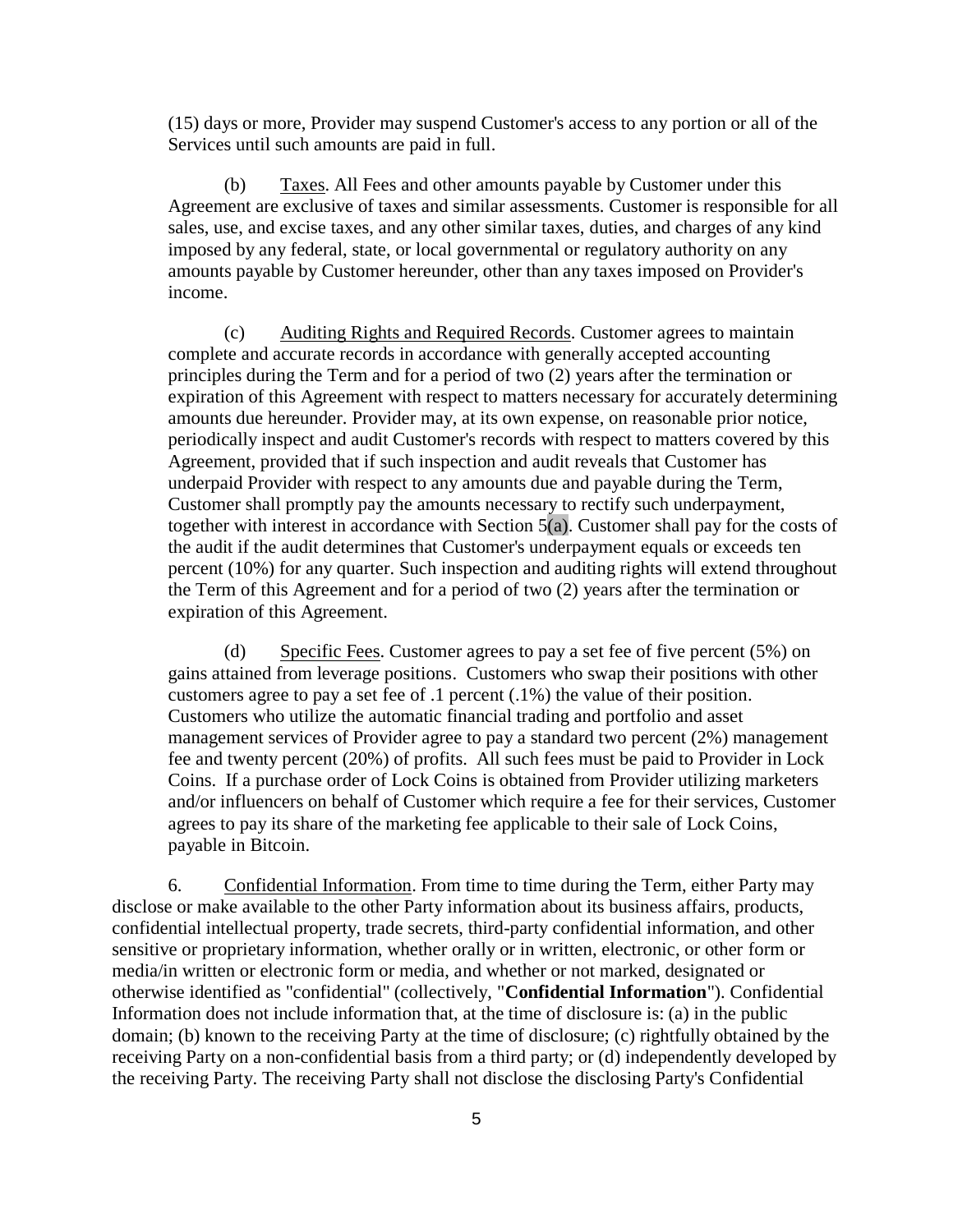Information to any person or entity, except to the receiving Party's employees who have a need to know the Confidential Information for the receiving Party to exercise its rights or perform its obligations hereunder. Notwithstanding the foregoing, each Party may disclose Confidential Information to the limited extent required (i) in order to comply with the order of a court or other governmental body, or as otherwise necessary to comply with applicable law, provided that the Party making the disclosure pursuant to the order shall first have given written notice to the other Party and made a reasonable effort to obtain a protective order; or (ii) to establish a Party's rights under this Agreement, including to make required court filings. On the expiration or termination of the Agreement, the receiving Party shall promptly return to the disclosing Party all copies, whether in written, electronic, or other form or media, of the disclosing Party's Confidential Information, or destroy all such copies and certify in writing to the disclosing Party that such Confidential Information has been destroyed. Each Party's obligations of non-disclosure with regard to Confidential Information are effective as of the Effective Date and will expire five years from the date first disclosed to the receiving Party; provided, however, with respect to any Confidential Information that constitutes a trade secret (as determined under applicable law), such obligations of non-disclosure will survive the termination or expiration of this Agreement for as long as such Confidential Information remains subject to trade secret protection under applicable law.

### 7. Intellectual Property Ownership; Feedback.

(a) Provider IP. Customer acknowledges that, as between Customer and Provider, Provider owns all right, title, and interest, including all intellectual property rights, in and to the Provider IP and, with respect to Third-Party Products, the applicable third-party providers own all right, title, and interest, including all intellectual property rights, in and to the Third-Party Products.

(b) Customer Data. Provider acknowledges that, as between Provider and Customer, Customer owns all right, title, and interest, including all intellectual property rights, in and to the Customer Data. Customer hereby grants to Provider a non-exclusive, royalty-free, worldwide license to reproduce, distribute, and otherwise use and display the Customer Data and perform all acts with respect to the Customer Data as may be necessary for Provider to provide the Services to Customer, and a non-exclusive, perpetual, irrevocable, royalty-free, worldwide license to reproduce, distribute, modify, and otherwise use and display Customer Data incorporated within the Aggregated Statistics.

(c) Feedback. If Customer or any of its employees or contractors sends or transmits any communications or materials to Provider by mail, email, telephone, or otherwise, suggesting or recommending changes to the Provider IP, including without limitation, new features or functionality relating thereto, or any comments, questions, suggestions, or the like ("**Feedback**"), Provider is free to use such Feedback irrespective of any other obligation or limitation between the Parties governing such Feedback. Customer hereby assigns to Provider on Customer's behalf, and on behalf of its employees, contractors and/or agents, all right, title, and interest in, and Provider is free to use, without any attribution or compensation to any party, any ideas, know-how,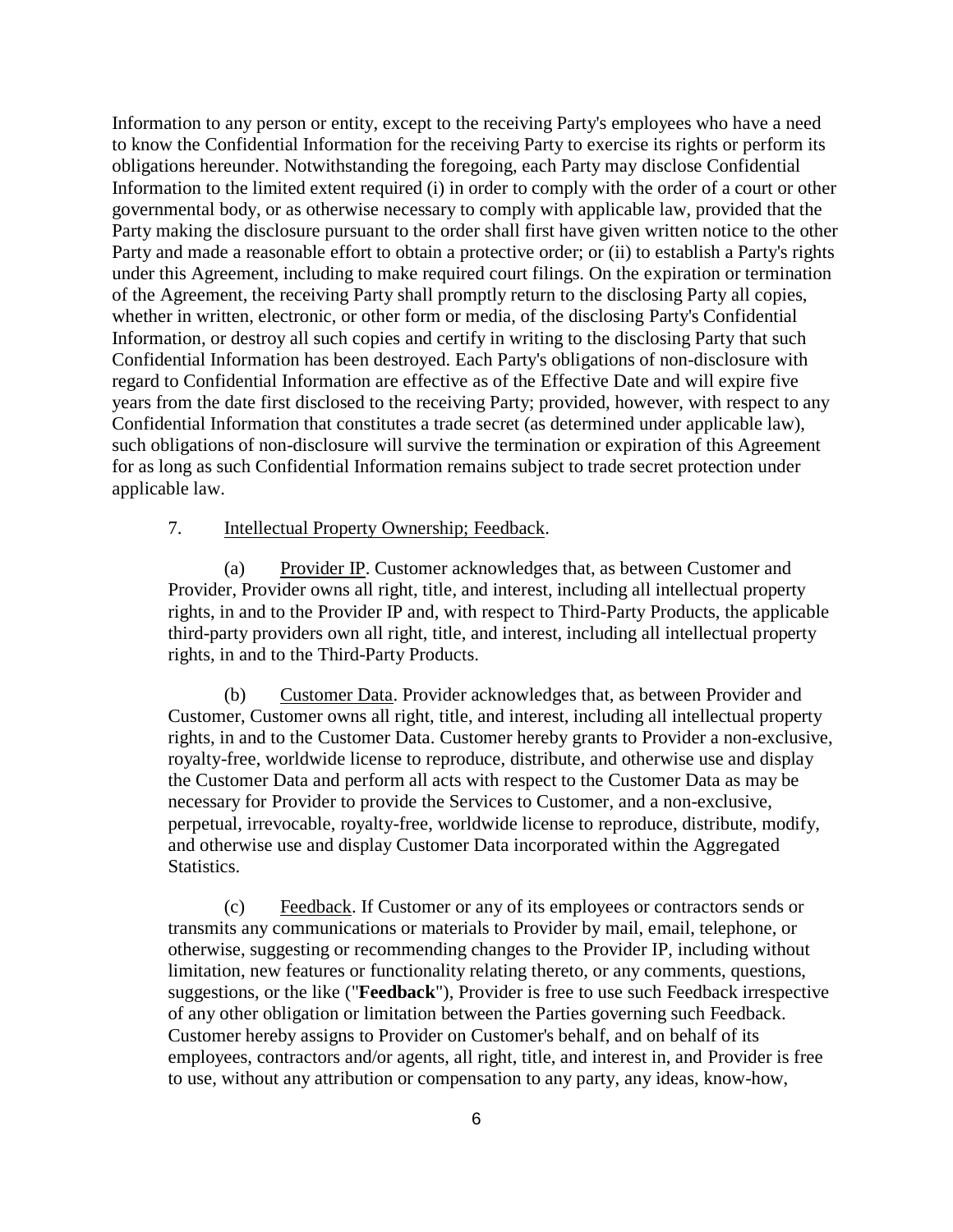concepts, techniques, or other intellectual property rights contained in the Feedback, for any purpose whatsoever, although Provider is not required to use any Feedback.

#### 8. Warranty Disclaimer.

(a) THE PROVIDER IP IS PROVIDED "AS IS" AND PROVIDER HEREBY DISCLAIMS ALL WARRANTIES, WHETHER EXPRESS, IMPLIED, STATUTORY, OR OTHERWISE. PROVIDER SPECIFICALLY DISCLAIMS ALL IMPLIED WARRANTIES OF MERCHANTABILITY, FITNESS FOR A PARTICULAR PURPOSE, TITLE, AND NON-INFRINGEMENT, AND ALL WARRANTIES ARISING FROM COURSE OF DEALING, USAGE, OR TRADE PRACTICE. PROVIDER MAKES NO WARRANTY OF ANY KIND THAT THE PROVIDER IP, OR ANY PRODUCTS OR RESULTS OF THE USE THEREOF, WILL MEET CUSTOMER'S OR ANY OTHER PERSON'S REQUIREMENTS, OPERATE WITHOUT INTERRUPTION, ACHIEVE ANY INTENDED RESULT, BE COMPATIBLE OR WORK WITH ANY SOFTWARE, SYSTEM OR OTHER SERVICES, OR BE SECURE, ACCURATE, COMPLETE, FREE OF HARMFUL CODE, OR ERROR FREE.

# <span id="page-6-1"></span><span id="page-6-0"></span>9. Indemnification.

### (a) Provider Indemnification.

(i) Provider shall indemnify, defend, and hold harmless Customer from and against any and all losses, damages, liabilities, costs (including reasonable attorneys' fees) ("**Losses**") incurred by Customer resulting from any third-party claim, suit, action, or proceeding ("**Third-Party Claim**") that the Services, or any use of the Services in accordance with this Agreement, infringes or misappropriates such third party's intellectual property rights, patents, copyrights, or trade secrets, provided that Customer promptly notifies Provider in writing of the claim, cooperates with Provider, and allows Provider sole authority to control the defense and settlement of such claim.

(ii) If such a claim is made or appears possible, Customer agrees to permit Provider, at Provider's sole discretion, to (A) modify or replace the Services, or component or part thereof, to make it non-infringing, or (B) obtain the right for Customer to continue use. If Provider determines that neither alternative is reasonably available, Provider may terminate this Agreement, in its entirety or with respect to the affected component or part, effective immediately on written notice to Customer.

(iii) This Section  $9(a)$  will not apply to the extent that the alleged infringement arises from: (A) use of the Services in combination with data, software, hardware, equipment, or technology not provided by Provider or authorized by Provider in writing; (B) modifications to the Services not made by Provider; or (C) Customer Data ; or (D) Third-Party Products.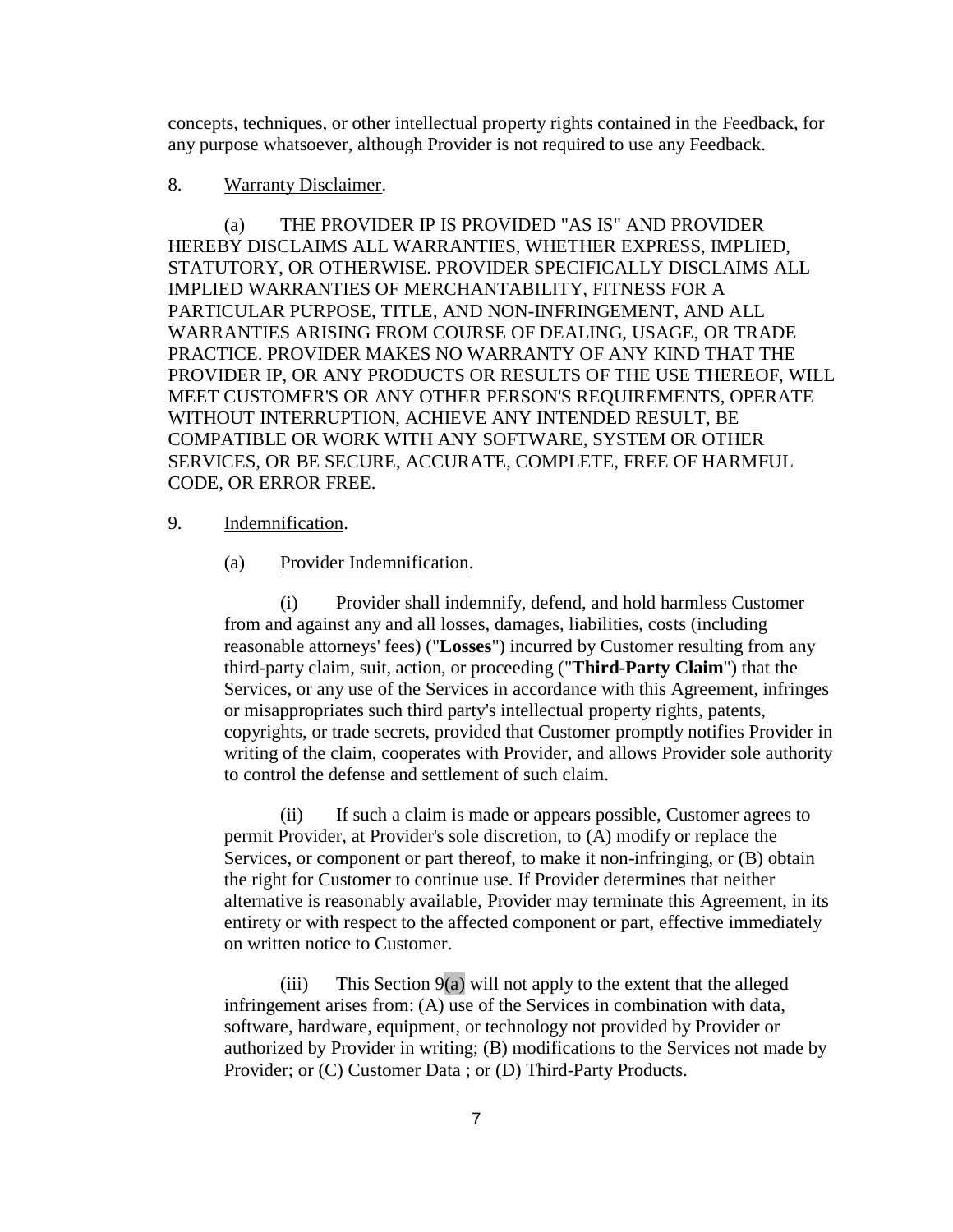(b) Customer Indemnification. Customer shall indemnify, hold harmless, and, at Provider's option, defend Provider against all claims, liability, damages, losses, costs and expenses, including legal fees, suffered by us and arising out of or related to any breach of this Agreement by you or any other liabilities incurred by us arising out of your use of the services, or use by any other person accessing the services using your user account, device or internet access account; or your violation of any law or rights of any third party.

(c) Sole Remedy. THIS SECTION [9](#page-6-1) SETS FORTH CUSTOMER'S SOLE REMEDIES AND PROVIDER'S SOLE LIABILITY AND OBLIGATION FOR ANY ACTUAL, THREATENED, OR ALLEGED CLAIMS THAT THE SERVICES INFRINGE, MISAPPROPRIATE, OR OTHERWISE VIOLATE ANY INTELLECTUAL PROPERTY RIGHTS OF ANY THIRD PARTY.

10. Limitations of Liability. IN NO EVENT WILL PROVIDER BE LIABLE UNDER OR IN CONNECTION WITH THIS AGREEMENT UNDER ANY LEGAL OR EQUITABLE THEORY, INCLUDING BREACH OF CONTRACT, TORT (INCLUDING NEGLIGENCE), STRICT LIABILITY, AND OTHERWISE, FOR ANY: (a) CONSEQUENTIAL, INCIDENTAL, INDIRECT, EXEMPLARY, SPECIAL, ENHANCED, OR PUNITIVE DAMAGES; (b) INCREASED COSTS, DIMINUTION IN VALUE OR LOST BUSINESS, PRODUCTION, REVENUES, OR PROFITS; (c) LOSS OF GOODWILL OR REPUTATION; (d) USE, INABILITY TO USE, LOSS, INTERRUPTION, DELAY OR RECOVERY OF ANY DATA, OR BREACH OF DATA OR SYSTEM SECURITY; OR (e) COST OF REPLACEMENT GOODS OR SERVICES, IN EACH CASE REGARDLESS OF WHETHER PROVIDER WAS ADVISED OF THE POSSIBILITY OF SUCH LOSSES OR DAMAGES OR SUCH LOSSES OR DAMAGES WERE OTHERWISE FORESEEABLE. IN NO EVENT WILL PROVIDER'S AGGREGATE LIABILITY ARISING OUT OF OR RELATED TO THIS AGREEMENT UNDER ANY LEGAL OR EQUITABLE THEORY, INCLUDING BREACH OF CONTRACT, TORT (INCLUDING NEGLIGENCE), STRICT LIABILITY, AND OTHERWISE EXCEED TWO (2) TIMES THE TOTAL AMOUNTS PAID AND AMOUNTS ACCRUED BUT NOT YET PAID TO PROVIDER UNDER THIS AGREEMENT IN THE TWELVE (12) MONTH PERIOD PRECEDING THE EVENT GIVING RISE TO THE CLAIM.

### 11. Term and Termination.

(a) Term. The initial term of this Agreement begins on the Effective Date and, unless terminated earlier pursuant to this Agreement's express provisions, will continue in effect. This Agreement will automatically renew Unless earlier terminated pursuant to this Agreement's express provisions or either Party gives the other Party written notice of non-renewal at least thirty (30) days prior to the expiration of the then-current term (each a "**Renewal Term**" and together with the Initial Term, the "**Term**").

(b) Termination. In addition to any other express termination right set forth in this Agreement: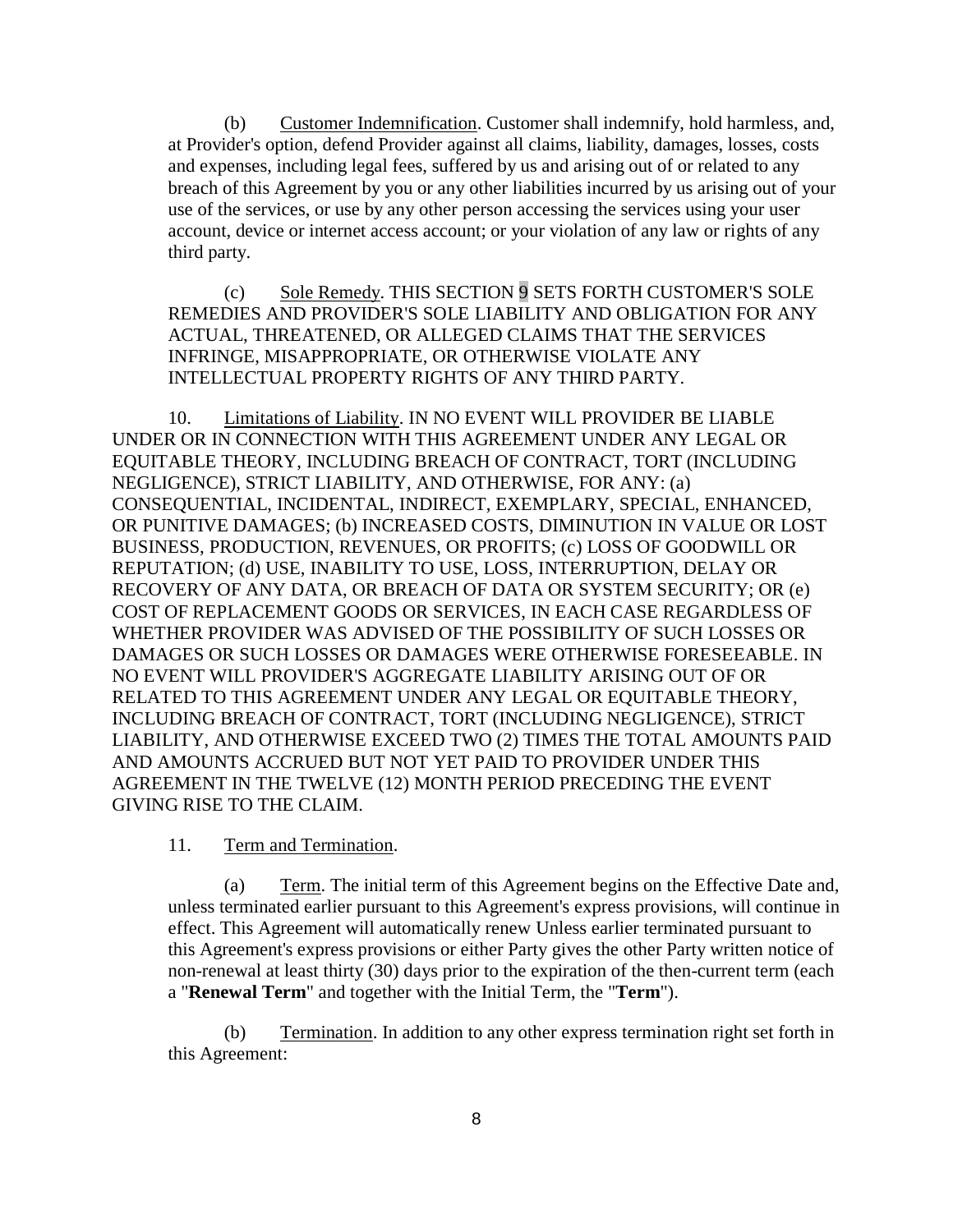(i) Provider may terminate this Agreement, effective on written notice to Customer, at any time;

(ii) either Party may terminate this Agreement, effective on written notice to the other Party, if the other Party materially breaches this Agreement, and such breach: (A) is incapable of cure; or (B) being capable of cure, remains uncured thirty (30) days after the non-breaching Party provides the breaching Party with written notice of such breach; or

(iii) either Party may terminate this Agreement, effective immediately upon written notice to the other Party, if the other Party: (A) becomes insolvent or is generally unable to pay, or fails to pay, its debts as they become due; (B) files or has filed against it, a petition for voluntary or involuntary bankruptcy or otherwise becomes subject, voluntarily or involuntarily, to any proceeding under any domestic or foreign bankruptcy or insolvency law; (C) makes or seeks to make a general assignment for the benefit of its creditors; or (D) applies for or has appointed a receiver, trustee, custodian, or similar agent appointed by order of any court of competent jurisdiction to take charge of or sell any material portion of its property or business.

(iv) Customer may terminate this Agreement, effective on written notice to Provider, at any time by concluding any outstanding trades and other obligations, and withdrawing any remaining balances from your web wallet and deleting your account.

(c) Effect of Expiration or Termination. Upon expiration or earlier termination of this Agreement, Customer shall immediately discontinue use of the Provider IP and, without limiting Customer's obligations under Section [6,](#page-4-0) Customer shall delete, destroy, or return all copies of the Provider IP and certify in writing to the Provider that the Provider IP has been deleted or destroyed. No expiration or termination will affect Customer's obligation to pay all Fees that may have become due before such expiration or termination, or entitle Customer to any refund.

(d) Survival. This Section 11(d) and Sections 1, 5, 6, 7, 8(b), 9, 10, and 12 survive any termination or expiration of this Agreement. No other provisions of this Agreement survive the expiration or earlier termination of this Agreement.

# 12. Miscellaneous.

(a) Entire Agreement. This Agreement, together with any other documents incorporated herein by reference and all related Exhibits, constitutes the sole and entire agreement of the Parties with respect to the subject matter of this Agreement and supersedes all prior and contemporaneous understandings, agreements, and representations and warranties, both written and oral, with respect to such subject matter. In the event of any inconsistency between the statements made in the body of this Agreement, the related Exhibits, and any other documents incorporated herein by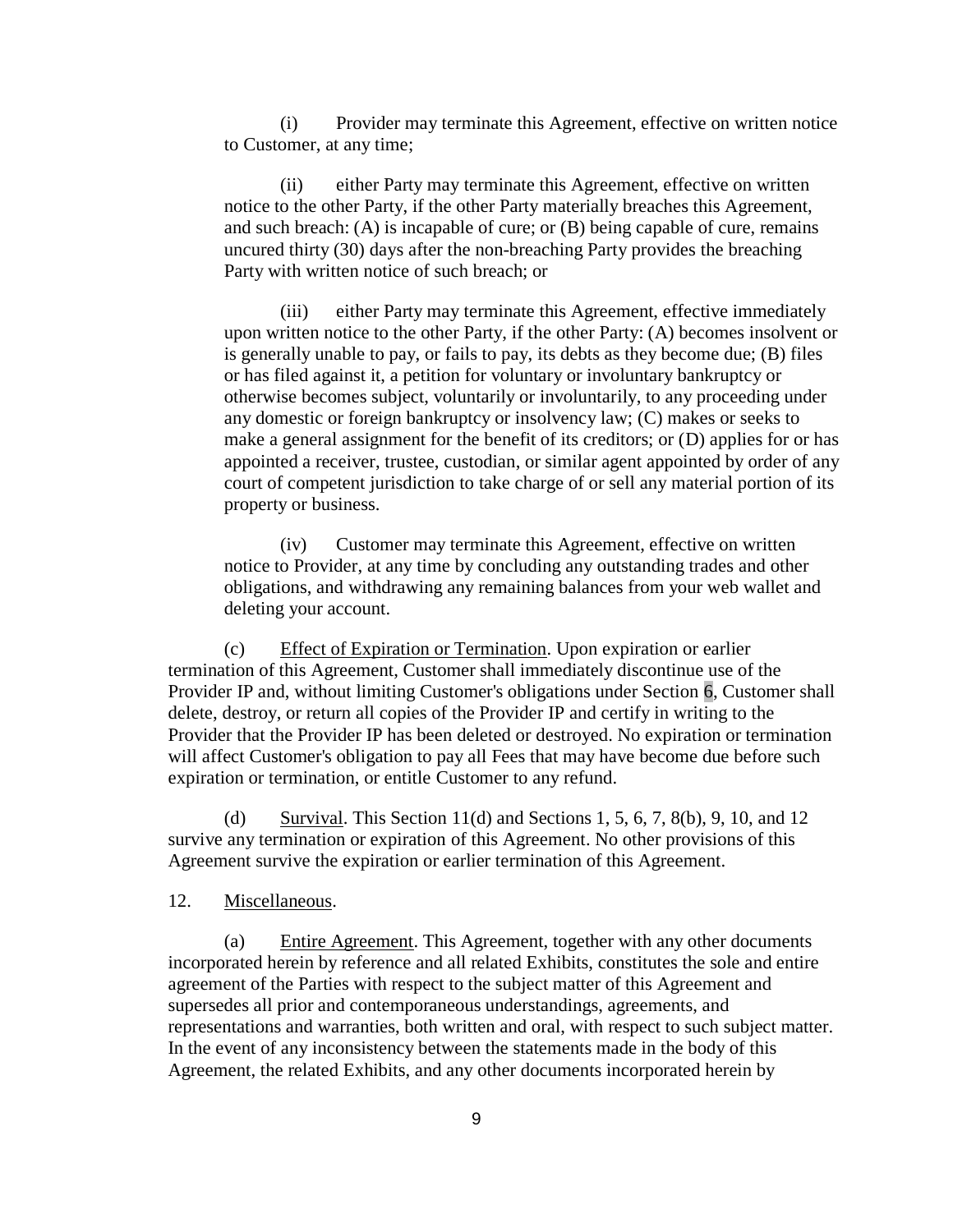reference, the following order of precedence governs: (i) first, this Agreement, excluding its Exhibits; (ii) second, the Exhibits to this Agreement as of the Effective Date; and (iii) third, any other documents incorporated herein by reference.

(b) Notices. All notices, requests, consents, claims, demands, waivers, and other communications hereunder (each, a "**Notice**") must be in writing and addressed to the Parties at the addresses set forth on the first page of this Agreement (or to such other address that may be designated by the Party giving Notice from time to time in accordance with this Section). All Notices must be delivered by personal delivery, nationally recognized overnight courier (with all fees pre-paid), facsimile, or email, (with confirmation of transmission) or certified or registered mail (in each case, return receipt requested, postage pre-paid). Except as otherwise provided in this Agreement, a Notice is effective only: (i) upon receipt by the receiving Party; and (ii) if the Party giving the Notice has complied with the requirements of this Section.

(c) Force Majeure. In no event shall Provider be liable to Customer, or be deemed to have breached this Agreement, for any failure or delay in performing its obligations under this Agreement, if and to the extent such failure or delay is caused by any circumstances beyond Provider's reasonable control, including but not limited to acts of God, flood, fire, earthquake, explosion, war, terrorism, invasion, riot or other civil unrest, strikes, labor stoppages or slowdowns or other industrial disturbances, or passage of law or any action taken by a governmental or public authority, including imposing an embargo.

(d) Amendment and Modification; Waiver. No amendment to or modification of this Agreement is effective unless it is in writing and signed by an authorized representative of each Party. No waiver by any Party of any of the provisions hereof will be effective unless explicitly set forth in writing and signed by the Party so waiving. Except as otherwise set forth in this Agreement, (i) no failure to exercise, or delay in exercising, any rights, remedy, power, or privilege arising from this Agreement will operate or be construed as a waiver thereof and (ii) no single or partial exercise of any right, remedy, power, or privilege hereunder will preclude any other or further exercise thereof or the exercise of any other right, remedy, power, or privilege.

(e) Severability. If any provision of this Agreement is invalid, illegal, or unenforceable in any jurisdiction, such invalidity, illegality, or unenforceability will not affect any other term or provision of this Agreement or invalidate or render unenforceable such term or provision in any other jurisdiction. Upon such determination that any term or other provision is invalid, illegal, or unenforceable, the Parties shall negotiate in good faith to modify this Agreement so as to effect their original intent as closely as possible in a mutually acceptable manner in order that the transactions contemplated hereby be consummated as originally contemplated to the greatest extent possible.

(f) Governing Law; Submission to Jurisdiction. This Agreement is governed by and construed in accordance with the internal laws of the Cayman Islands without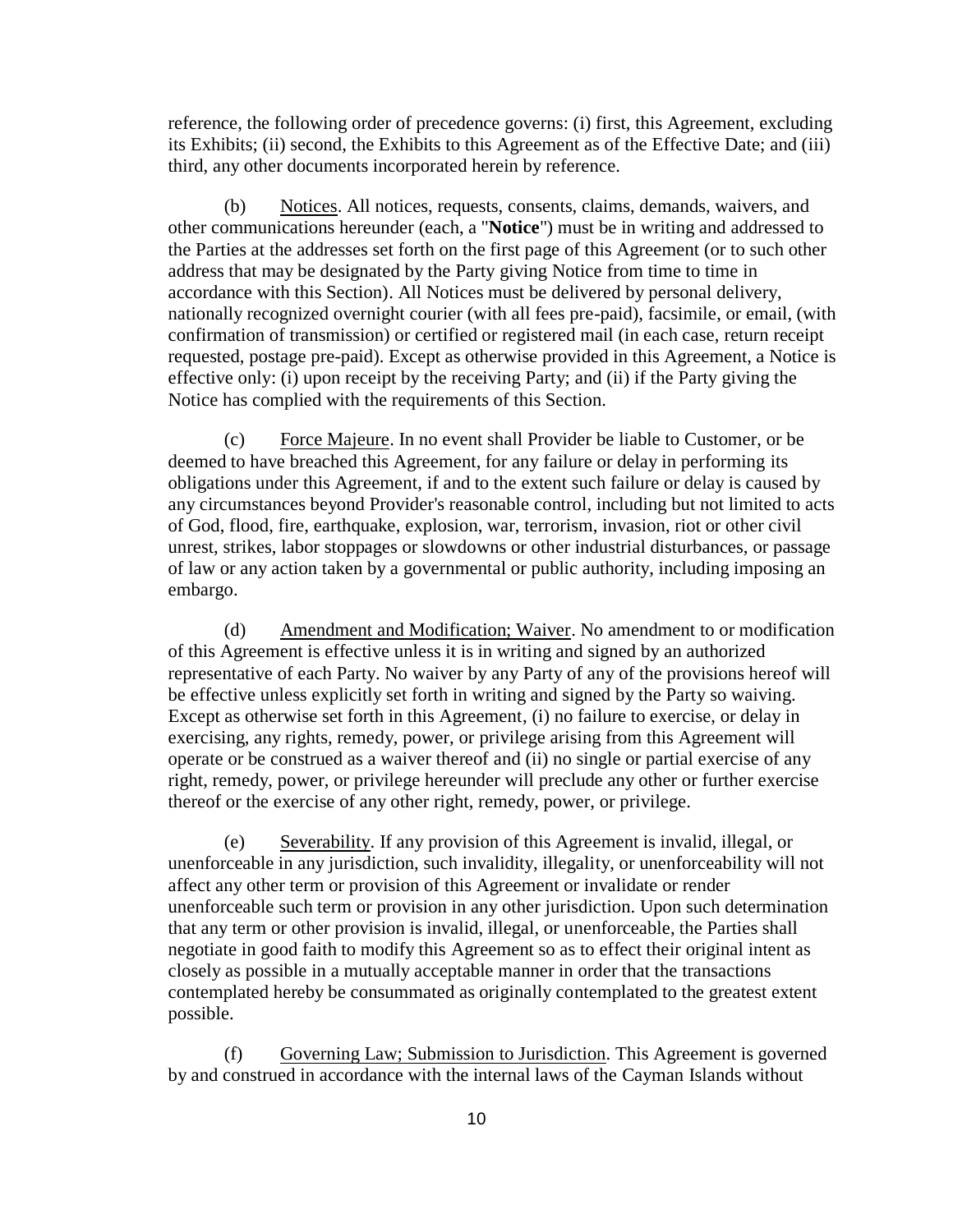giving effect to any choice or conflict of law provision or rule that would require or permit the application of the laws of any jurisdiction other than those of the Cayman Islands. Any legal suit, action, or proceeding arising out of or related to this Agreement or the licenses granted hereunder will be instituted exclusively in the courts of the Cayman Islands, and each Party irrevocably submits to the exclusive jurisdiction of such courts in any such suit, action, or proceeding.

<span id="page-10-0"></span>(g) Assignment. Provider may transfer or assign its rights and duties under this Agreement to any party at any time without notice to Customer. Customer may not assign any of its rights or delegate any of its obligations hereunder, in each case whether voluntarily, involuntarily, by operation of law or otherwise, without the prior written consent of Provider. Any purported assignment or delegation in violation of this Section will be null and void. No assignment or delegation will relieve the assigning or delegating Party of any of its obligations hereunder. This Agreement is binding upon and inures to the benefit of the Parties and their respective permitted successors and assigns.

(h) Export Regulation. The Services utilize software and technology that may be subject to international export control laws, including the US Export Administration Act and its associated regulations. Customer shall not, directly or indirectly, export, reexport, or release the Services or the underlying software or technology to, or make the Services or the underlying software or technology accessible from, any jurisdiction or country to which export, re-export, or release is prohibited by law, rule, or regulation. Customer shall comply with all applicable federal laws, regulations, and rules, and complete all required undertakings (including obtaining any necessary export license or other governmental approval), prior to exporting, re-exporting, releasing, or otherwise making the Services or the underlying software or technology available.

(i) Equitable Relief. Each Party acknowledges and agrees that a breach or threatened breach by such Party of any of its obligations under Section [6](#page-4-0) or, in the case of Customer, Section  $2(c)$ , would cause the other Party irreparable harm for which monetary damages would not be an adequate remedy and agrees that, in the event of such breach or threatened breach, the other Party will be entitled to equitable relief, including a restraining order, an injunction, specific performance and any other relief that may be available from any court, without any requirement to post a bond or other security, or to prove actual damages or that monetary damages are not an adequate remedy. Such remedies are not exclusive and are in addition to all other remedies that may be available at law, in equity or otherwise.

(j) Counterparts. This Agreement may be executed in counterparts, each of which is deemed an original, but all of which together are deemed to be one and the same agreement.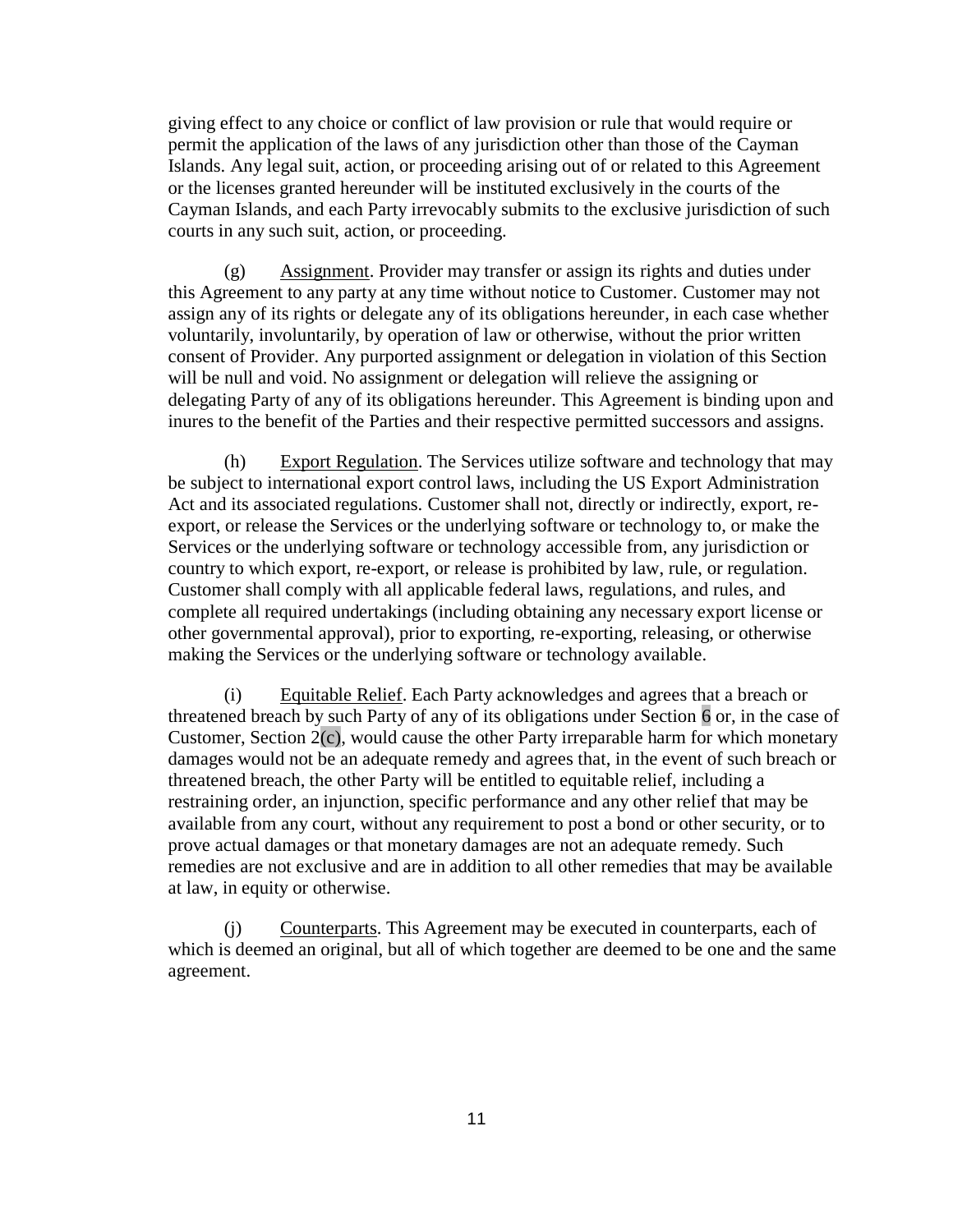IN WITNESS WHEREOF, the Parties hereto have executed this Agreement as of the Effective Date.

COINLOCK LLC CUSTOMER

By:*/s/ Alan Friedland* Name: ALAN FRIEDLAND

Title: MANAGER

By:\_\_\_\_\_\_\_\_\_\_\_\_\_\_\_\_\_\_\_\_\_ Name: \_\_\_\_\_\_\_\_\_\_\_\_\_\_\_\_\_\_

\_\_\_\_\_\_\_\_\_\_\_\_\_\_\_\_\_\_